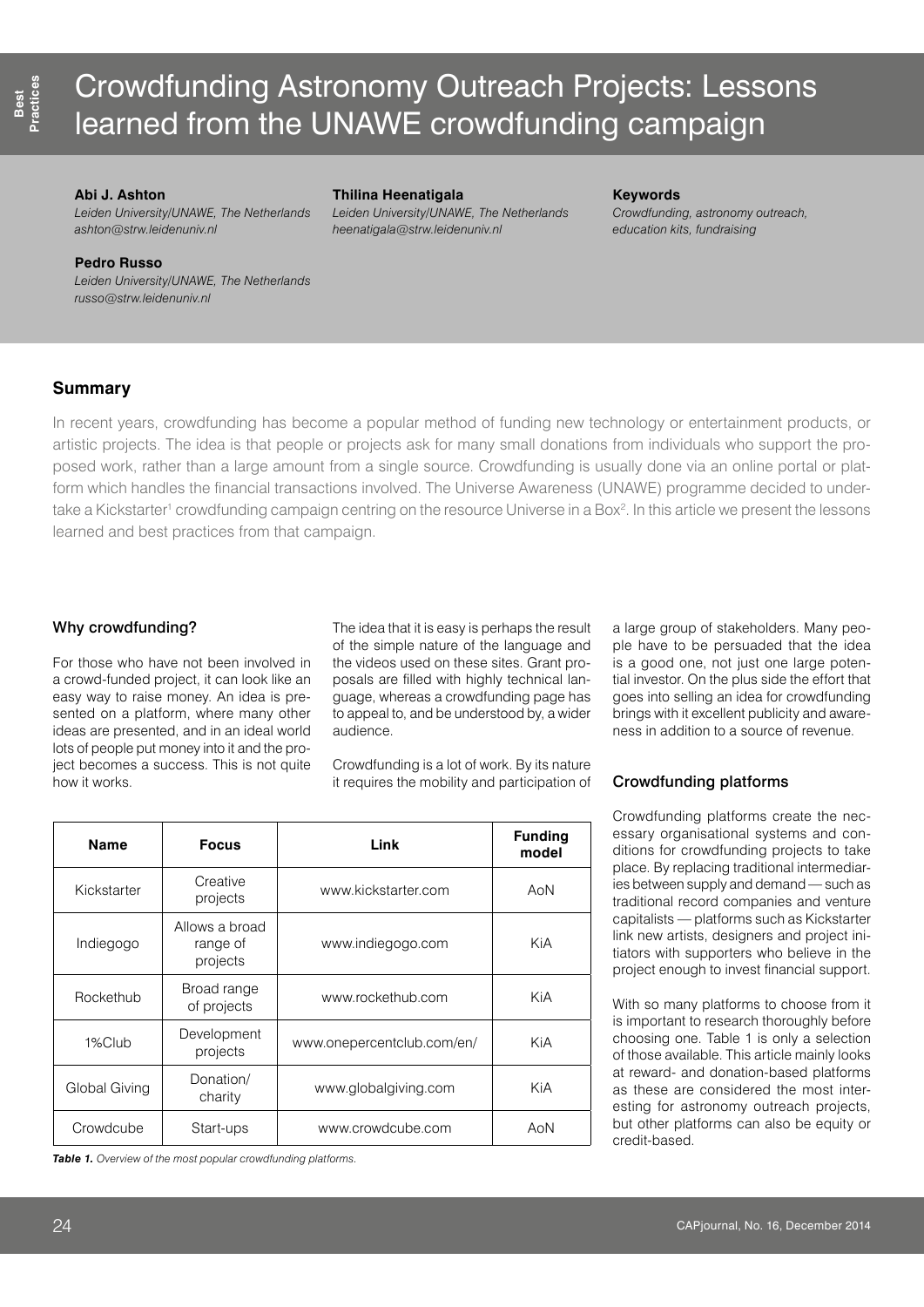

*Figure 1. Universe in a Box kits packed and ready for shipping around the world. Credit: C. Leung (UNAWE)*

Of particular note when choosing a platform is the funding model used, which will be either All or Nothing (AoN) or Keep it All (KiA). Under the AoN system, money is only collected from contributors if a pre-determined target has been pledged. If the goal is not met, no money is collected. KiA means that all of the funds pledged (minus fees) are handed over to the project regardless of whether there are sufficient funds to meet objectives.

# The UNAWE campaign

The UNAWE programme took the decision to undertake a Kickstarter crowdfunding campaign centring on the resource, Universe in a Box. Universe in a Box is a physical science education kit to assist teachers and educators in bringing astronomy and space science to four-to ten-year-old children around the world.

# Goal

The goal of the project was to raise 15 000 euros to cover the cost of distributing 160 Universe in a Box kits around the world to underprivileged communities and producing online training videos (Figure 1). Calculated within this was the amount it would cost to ship campaign rewards and the fees which Kickstarter takes from the total.

# Budget

The budget for our campaign was 800 euros to produce a campaign video<sup>3</sup> (Figure 2) in addition to three months full-time-equivalent personnel for before, during and after the campaign.

## Campaign overview

UNAWE has an extensive international network which gives a strong foundation from which to launch a crowdfunding campaign, but thorough preparation is also important for success. Before the launch date the equivalent of almost one month of fulltime work was spent preparing text and visual content for the Kickstarter page and coming up with a plan of action for during the campaign itself. The Kickstarter campaign page4 (Figure 3) was talked about and shared before launch to enable a hype to build.

The campaign was promoted using email and social media, as well as through contacts with several journalists and conversations with personal friends and other contacts. The team contributed to several blogs about the campaign and other people also blogged about the project.

Updates from UNAWE were posted on Twitter and Facebook accounts at least twice daily, trying to use images once a day and attempting to make sure that the content was diverse. For example, on one day a particular reward would be promoted, and on the next the number of pledgers would be highlighted. The UNAWE Facebook page is liked by 2343 people and the Twitter page is followed by 4627 people at the time of writing.

The website Peerreach<sup>5</sup> was used to identify high-impact Twitter users, particularly within the relevant fields of science and education. These people were then sent personalised messages with a link to the campaign. We aimed to send 20 of these every weekday to different people.

Emails were sent out to various groups of potentially interested people throughout the campaign and to the UNAWE mailing lists at the beginning, middle and end of the campaign.

The UNAWE international mailing list has 1771 subscribers and the UNAWE Dutch mailing list has 844 subscribers. Press releases were prepared and there was media coverage through a variety of outlets.

# **Results**

At the end of the 31-day campaign 17 037 euros had been pledged, bringing the project above the 15 000-euro goal (Figure 4). After fees had been deducted



*Figure 2. Screenshot from the presentation film for the campaign with the astronomer Monica Turner. Credit: van Schadewijk. R/UNAWE*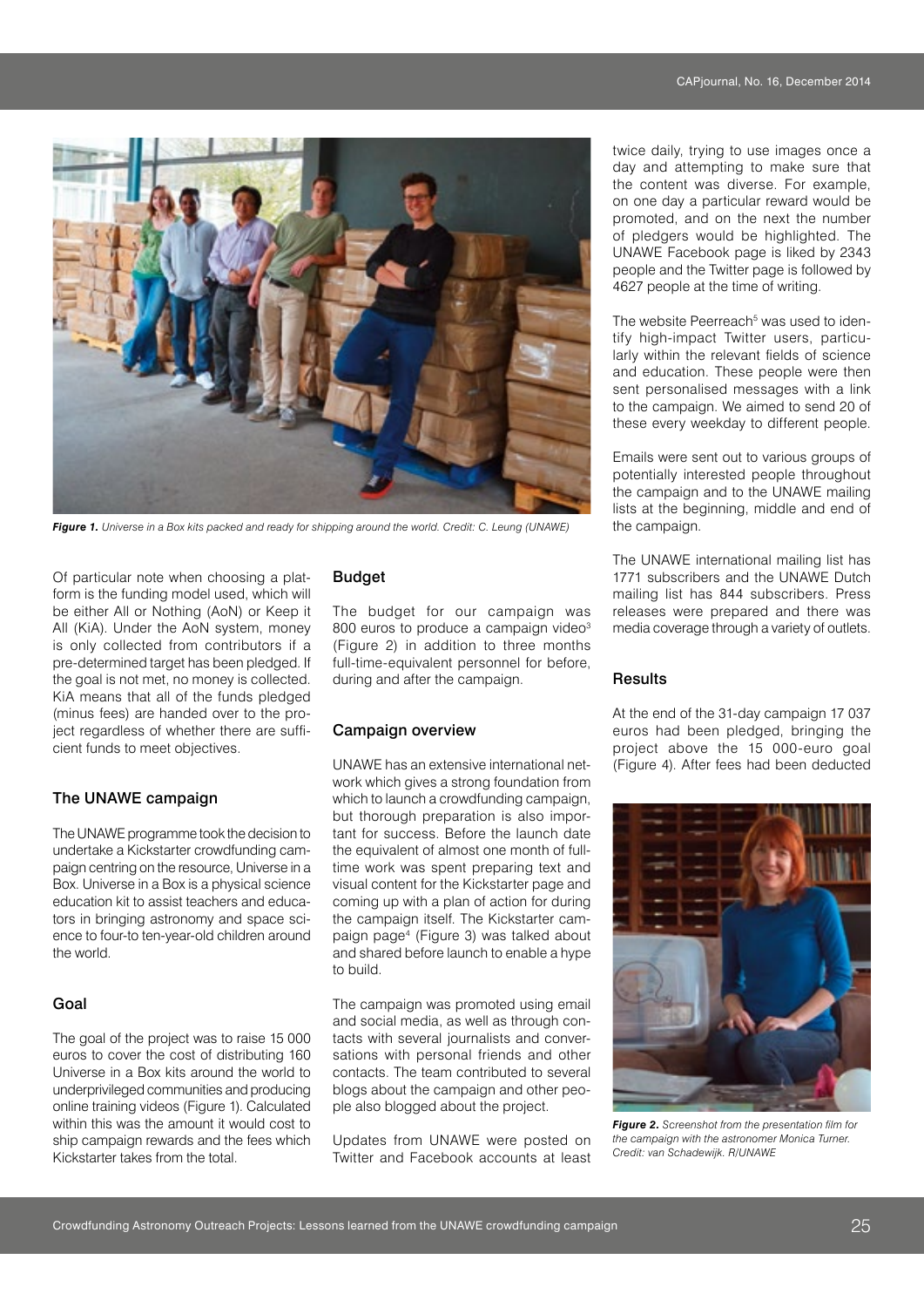and a couple of pledges dropped, and a sum of 15 463.56 euros was received from Kickstarter.

The campaign had 235 backers with an average backing of 72.50 euros, was shared 1395 times on Facebook, and the video was viewed 2664 times with 45.14% of plays completed.

Table 2 is a direct product from the Kickstarter page and shows where pledgers arrived at the Kickstarter page from. Most were direct traffic, but a significant proportion of pledgers arrived at the site from the Twitter and Facebook links.

Blog articles and a widget embedded on the UNAWE website also contributed a reasonable amount to the campaign.

## Follow-up

Once the campaign was complete, there were three main obligations: shipping the rewards to project backers, fulfilling the targets set out by the campaign, and continuing to build and strengthen the community.

## Lessons learned and recommendations

Much was learnt from this foray into the world of crowdfunding and here we will look at some of these lessons, and then summarise recommendations for any other astronomy outreach projects looking to raise funds this way.



*Figure 3. Kickstarter Universe in a Box campaign page.* 



*Figure 4. Evolution of the donations during the campaign period*

# 1. Don't do it only for the funds

A crowdfunding campaign should also aim to build awareness and a community, as well as raise funds. Community and awareness-building should be as much a part of your goal when running a crowdfunding project as the financial reward.

## 2. Be prepared

Work on a promotion campaign beforehand and try to have some confirmed pledges beforehand — some say 50%, we had around 25%. Invest in a good video, which should be professional, but not overdone — our video had 2495 views. You should also have a clear plan of how to carry out your campaign if it is successful.

#### 3. Have a clear budget

You need a clear budget for the project, not just a rough estimate. Backers want to know what you will do with their money and you should be prepared to answer any questions they have, like what percentage of funds will be spent on travel or distribution. Don't forget to include any fees for the platform you are using and the cost of reward fulfilment for your backers — how much will it cost to actually send those rewards around the world?

#### 4. Be very active on social media

#### Twitter: Several updates each day

Tweet celebrities and influential people in the field with personalised messages, do not just copy and paste the URL. Try to vary the updates that you post, sometimes Tweet about a percentage of funds raised and at other times promote specific reward tiers or say what will happen with the funds raised.

## Facebook: Around one update a day

You can use Facebook milestones occasionally to really catch followers' attention, but try not to overdo this facility and use it only for big milestones like the half-way mark. Images are good to post with the link, but make sure these are the right size. We used neither Facebook ads nor promotion of posts, but would be interested to hear if anyone has had success with these.

#### LinkedIn: Two to three updates during the whole campaign.

### Kickstarter updates: Five spaced throughout the project

Kickstarter project updates reach people who have already pledged funds to your campaign and people who have chosen to follow your project. They are already interested or motivated by your campaign so these updates should be interesting, friendly and include some sort of call to action, like asking them to share the campaign throughout their own social networks.

## 5. Tell everyone!

Use all of your networks, including the less obvious ones. If you have an interesting, well-designed project, people will want to hear about it, but whatever you do, don't use spam!

Get featured on the blogs and media of your field and work with your institutional press contacts and trusted media. Keep pushing through all of these channels.